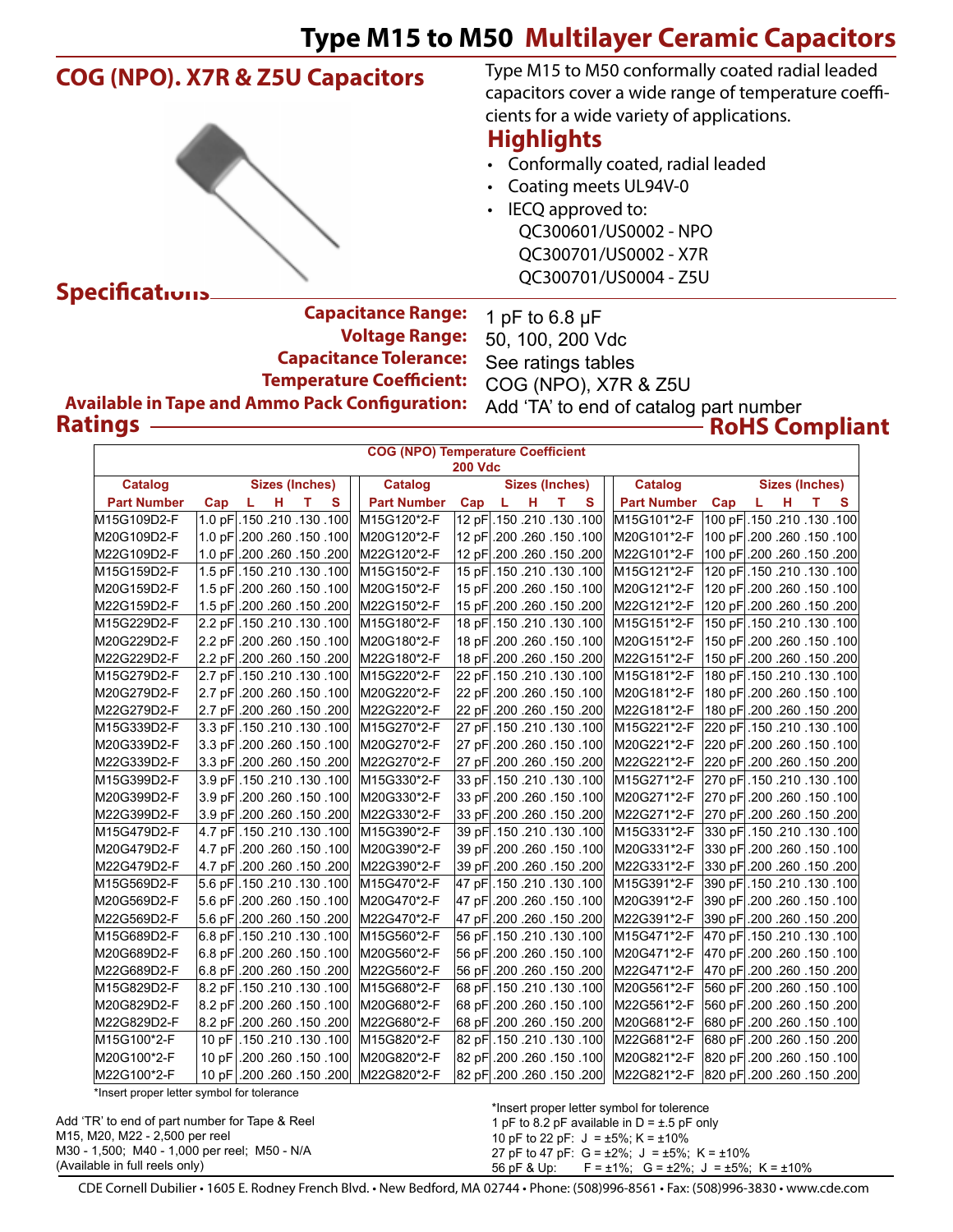# **Ratings RoHS Compliant**

|                                              |                             |    |   |                       |   | <b>COG (NPO) Temperature Coefficient</b>      |                |                     |   |                |   |                                             |          |      |           |                       |   |
|----------------------------------------------|-----------------------------|----|---|-----------------------|---|-----------------------------------------------|----------------|---------------------|---|----------------|---|---------------------------------------------|----------|------|-----------|-----------------------|---|
| <b>Catalog</b>                               |                             |    |   | <b>Sizes (Inches)</b> |   | <b>Catalog</b>                                |                |                     |   | Sizes (Inches) |   | <b>Catalog</b>                              |          |      |           | <b>Sizes (Inches)</b> |   |
| <b>Part Number</b>                           | Cap                         | L. | н | т                     | s | <b>Part Number</b>                            | Cap            | L                   | н | т              | s | <b>Part Number</b>                          | Cap      | L    | н         | т                     | s |
|                                              |                             |    |   |                       |   |                                               | <b>200 Vdc</b> |                     |   |                |   |                                             |          |      |           |                       |   |
| 100. 150. 260. 260. M20G102*2-F 1000 pF .200 |                             |    |   |                       |   | 200. 200. 360. 360. M30G272*2-F 2700 pF .300  |                |                     |   |                |   | M30G153*2-F .015 uF                         |          | .300 |           | .360 .200 .200        |   |
| 200. 150. 260. 260. M22G102*2-F 1000 pF .200 |                             |    |   |                       |   | 100. 150. 260. 260. M20G332*2-F 3300 pF .200. |                |                     |   |                |   | M40G153*2-FI                                | .015 uF  |      |           | .400 .460 .200 .200   |   |
| 100. 150. 260. 260. M20G122*2-F 1200 pF .200 |                             |    |   |                       |   | 200. 150. 260 Ar22G332*2-F 3300 pF 200.       |                |                     |   |                |   | M30G183*2-F                                 | .018 uF  |      |           | .300 .360 .200 .200   |   |
| M22G122*2-F 1200 pF                          |                             |    |   | .200 .260 .150 .200   |   | 200. 200. 360. 300. M30G332*2-F 3300 pF 300.  |                |                     |   |                |   | M40G183*2-F                                 | .018 uF  |      | .400 .460 | .200.200              |   |
| 100. 150. 260. 260. M20G152*2-F 1500 pF .200 |                             |    |   |                       |   | 200. 200. 360. 360. M30G392*2-F 3900 pF 300.  |                |                     |   |                |   | M40G223*2-F                                 | .022 uF  |      |           | .400 .460 .200 .200   |   |
| 200. 150. 260. M22G152*2-F 1500 pF .200.     |                             |    |   |                       |   | 200. 200. 360. M30G472*2-F 4700 pF  300. 360. |                |                     |   |                |   | M40G273*2-F                                 | .027 uF  |      |           | .400 .460 .200 .200   |   |
| 100. 150. 260. 260. M20G182*2-F 1800 pF .200 |                             |    |   |                       |   | 200. 200. 360. M30G562*2-F 5600 pF 300.       |                |                     |   |                |   | M40G333*2-FI                                | .033 uF  |      |           | .400, 200. 460. 400.  |   |
| 200. 150. 260. 260. M22G182*2-F 1800 pF .200 |                             |    |   |                       |   | 200. 200. M30G682*2-F 6800 pF 300.360.        |                |                     |   |                |   | M40G393*2-F                                 | .039 uF  |      |           | .400 .460 .200 .200   |   |
| 100. 150. 260. 260. M20G222*2-F 2200 pF .200 |                             |    |   |                       |   | 200. 200. 360. M30G822*2-F 8200 pF 300. 360.  |                |                     |   |                |   | M50G393*2-F                                 | .039 uF  |      |           | .500 .560 .250 .400   |   |
| 200. 150. 260. 260. M22G222*2-F 2200 pF .200 |                             |    |   |                       |   | M30G103*2-F 010 uF                            |                | .300, 200, 360, 300 |   |                |   | M40G473*2-F                                 | .047 uF  |      |           | .400, 200. 460. 400.  |   |
| 100. 150. 260. 260. M20G272*2-F 2700 pF .200 |                             |    |   |                       |   | M30G123*2-F  .012 uF                          |                | .300 .360 .200 .200 |   |                |   | M50G473*2-F                                 | .047 uF  |      |           | .500 .560 .250 .400   |   |
| 200. 150. 260. 260. M22G272*2-F 2700 pF .200 |                             |    |   |                       |   | M40G123*2-F .012 uF                           |                | .400 .460 .200 .200 |   |                |   | M50G563*2-F                                 | .056 uF  |      |           | .500 .560 .250 .400   |   |
| *Insert proper letter symbol for tolerance   |                             |    |   |                       |   |                                               |                |                     |   |                |   | M50G683*2-FI                                | .068 uF  |      |           | .500 .560 .250 .400   |   |
|                                              | $K = 10\%$ ; M = $\pm 20\%$ |    |   |                       |   |                                               |                |                     |   |                |   |                                             |          |      |           |                       |   |
|                                              |                             |    |   |                       |   |                                               | <b>100 Vdc</b> |                     |   |                |   |                                             |          |      |           |                       |   |
| M15G121*1-Fl                                 | 120 pF                      |    |   | .150 .210 .130 .100   |   | 100. 150. 260. 260. M20G152*1-F 1500 pF .200  |                |                     |   |                |   | 00. 200. 360. 360. M30G682*1-F 6800 pF 300. |          |      |           |                       |   |
| M15G151*1-F                                  | 150 pF                      |    |   | .150 .210 .130 .100   |   | 200. 150. 260. 260. M22G152*1-F 1500 pF       |                |                     |   |                |   | 200. 200. 360. M30G822*1-F 8200 pF   .300.  |          |      |           |                       |   |
| M15G181*1-FI                                 | 180 pF                      |    |   | .150 .210 .130 .100   |   | 100. 150. 260. 260. M20G182*1-F 1800 pF .200  |                |                     |   |                |   | M30G103*1-F                                 | .01 uF   |      |           | .300 .360 .200 .200   |   |
| M15G221*1-F 220 pF                           |                             |    |   | .150 .210 .130 .100   |   | 200. 150. 260. 260. M22G182*1-F 1800 pF .200  |                |                     |   |                |   | M30G123*1-F .012 uF                         |          |      |           | .300 .360 .200 .200   |   |
| M15G271*1-F 270 pF                           |                             |    |   | .150 .210 .130 .100   |   | 100. 150. 260. 260. M20G222*1-F 2200 pF .200  |                |                     |   |                |   | M30G153*1-F .015 uF                         |          |      |           | .300 .360 .200 .200   |   |
| M15G331*1-F                                  | 330 pF                      |    |   | .150 .210 .130 .100   |   | M22G222*1-F 2200 pF                           |                | .200 .260 .150 .200 |   |                |   | M30G183*1-F .018 uF                         |          |      | .300 .360 | .200.200              |   |
| M15G391*1-F                                  | 390 pF                      |    |   | .150 .210 .130 .100   |   | 100. 150. 260. 260. M20G272*1-F 2700 pF .     |                |                     |   |                |   | M30G223*1-F .022 uF                         |          | .300 | .360      | .200.200              |   |
| M15G471*1-F 470 pF                           |                             |    |   | .150 .210 .130 .100   |   | 200. 150. 260. 260. M22G272*1-F 2700 pF .     |                |                     |   |                |   | M30G273*1-F                                 | .027 uF  |      |           | .300 .360 .200 .200   |   |
| M15G561*1-F                                  | 560 pF                      |    |   | .150 .210 .130 .100   |   | 100. 150. 260. 260. M20G332*1-F3300 pF .200   |                |                     |   |                |   | M40G273*1-F                                 | .027 uF  |      |           | .400 .460 .200 .200   |   |
| M15G681*1-Fl                                 | 680 pF                      |    |   | .150 .210 .130 .100   |   | M22G332*1-F3300 pF                            |                | .200 .260 .150 .200 |   |                |   | M40G333*1-F                                 | .033 uF  |      |           | .400, 200. 460. 400.  |   |
| M20G681*1-FI                                 | 680 pF                      |    |   | .200 .260 .150 .100   |   | 200. 200. 360. M30G332*1-F 3300 pF .300. 360. |                |                     |   |                |   | M40G393*1-F                                 | .039 uF  |      |           | .400 .460 .200 .200   |   |
| M22G681*1-F 680 pF                           |                             |    |   | .200 .260 .150 .200   |   | 100. 150. 260. 260. M20G392*1-F 3900 pF .200  |                |                     |   |                |   | M50G393*1-F                                 | .039 uF  |      |           | .500 .560 .250 .400   |   |
| M15G821*1-F 820 pF                           |                             |    |   | .150 .210 .130 .100   |   | 200. 150. 260 260. M22G392*1-F 3900 pF   .200 |                |                     |   |                |   | M40G473*1-F                                 | .047 uF  |      |           | .400 .460 .200 .200   |   |
| M20G821*1-F 820 pF                           |                             |    |   | .200, 150, 260. 200.  |   | 00. 200. 360 .200. M30G392*1-F 3900 pF   .300 |                |                     |   |                |   | M50G473*1-F                                 | .047 uF  |      |           | .500 .560 .250 .400   |   |
| M22G821*1-F 820 pF                           |                             |    |   | .200 .260 .150 .200   |   | 100. 150. 260. 260. M20G472*1-F 4700 pF .200  |                |                     |   |                |   | M40G563*1-F                                 | .056 uF  | .400 |           | .460 .200 .200        |   |
| 100. 130. 210. 150. M15G102*1-F 1000 pF .150 |                             |    |   |                       |   | 200. 150. 260. 260. M22G472*1-F 4700 pF .200  |                |                     |   |                |   | M50G563*1-F                                 | .056 uF  |      |           | .500 .560 .250 .400   |   |
| 100. 150. 260. 260. M20G102*1-F 1000 pF .200 |                             |    |   |                       |   | 200. 200. 360. 360. M30G472*1-F 4700 pF .300  |                |                     |   |                |   | M40G683*1-F                                 | .068 uF  |      |           | .400 .460 .200 .200   |   |
| 200. 150. 260. 260. M22G102*1-F 1000 pF .200 |                             |    |   |                       |   | 100. 150. 260. 260. M20G562*1-F 5600 pF .200  |                |                     |   |                |   | M50G683*1-F                                 | .068 uF  |      |           | .500 .560 .250 .400   |   |
| 100. 150. 260. 260. M20G122*1-F 1200 pF .200 |                             |    |   |                       |   | 200. 150. 260. M22G562*1-F 5600 pF .200.      |                |                     |   |                |   | M50G823*1-F                                 | .082 uF  | .500 | .560      | .250 .400             |   |
| 200. 150. 260. 260. M22G122*1-F 1200 pF .200 |                             |    |   |                       |   | 200. 200. 360. M30G562*1-F 5600 pF 300.       |                |                     |   |                |   | M50G104*1-F                                 | .1 uF    |      |           | .500 .560 .250 .400   |   |
| *Insert proper letter symbol for tolerance   |                             |    |   |                       |   |                                               |                |                     |   |                |   | M50G124*1-F                                 | $.12$ uF |      |           | .500 .560 .250 .400   |   |

|  |  | K = 10%; M = $\pm$ 20% |  |
|--|--|------------------------|--|
|  |  |                        |  |

### **X7R Temperature Coefficient**

| m       |     |  |
|---------|-----|--|
| ×<br>۰. | . . |  |

| Catalog                                         |                             | Sizes (Inches) |    |          | Catalog                                                              |     |    | <b>Sizes (Inches)</b> |          | <b>Catalog Catalog</b>                              |     | Sizes (Inches) |     |
|-------------------------------------------------|-----------------------------|----------------|----|----------|----------------------------------------------------------------------|-----|----|-----------------------|----------|-----------------------------------------------------|-----|----------------|-----|
| <b>Part Number</b>                              | Cap                         | н              | T. | <b>S</b> | <b>Part Number</b>                                                   | Cap | н. |                       | <b>S</b> | <b>Part Number</b>                                  | Cap | н              | - S |
| M <sub>15R101</sub> *2-Fl                       | 100 pF 1.150 .210 .130 .100 |                |    |          | M15R561*2-F 560 pF   150 .210 .130 .100                              |     |    |                       |          | M15R152*2-F 1500 pF  150 .210 .130 .100             |     |                |     |
| M15R121*2-FI                                    | 120 pF 1.150 .210 .130 .100 |                |    |          | M15R681*2-F 680 pF .150 .210 .130 .100                               |     |    |                       |          | M20R152*2-F 1500 pF .200 .260 .150 .100             |     |                |     |
| M15R151*2-F                                     | 150 pF .150 .210 .130 .100  |                |    |          | M15R821*2-F 820 pF 1.150 210 130 100                                 |     |    |                       |          | M22R152*2-F 1500 pF .200 .260 .150 .200             |     |                |     |
| M15R181*2-FI                                    | 100, 130 130 210 150 160    |                |    |          | 100. 130.100. M15R102*2-F 1000 pF   150.210.                         |     |    |                       |          | M15R182*2-F 1800 pF  .150 .210 .130 .100            |     |                |     |
| 100. 130.100. 210. M15R221*2-FI 220 pF L150.    |                             |                |    |          | M20R102*2-F1000 pF1.200 .260 .150 .100                               |     |    |                       |          | M20R182*2-F 1800 pF .200 .260 .150 .100             |     |                |     |
| 100. 130. 210. M15R271*2-F   270 pF   150. 210. |                             |                |    |          | M22R102*2-F 1000 pF 200 .260 .150 .200                               |     |    |                       |          | M22R182*2-F 1800 pF .200 .260 .150 .200             |     |                |     |
| M15R331*2-F 330 pF 1.150 .210 .130 .100         |                             |                |    |          | M15R122*2-F 1200 pF  .150 .210 .130 .100                             |     |    |                       |          | 100. 130. 210. 1210 PH 150. 210 M15R222*2-F 2200 pF |     |                |     |
| 100. 130 150. 210 150. M15R391*2-F 390 pF L150. |                             |                |    |          | M20R122*2-F 1200 pF 200 .260 .150 .100                               |     |    |                       |          | 100. 150. 260. 260. M20R222*2-F 2200 pF .200        |     |                |     |
| M15R471*2-F 470 pF .150 .210 .130 .100          |                             |                |    |          | 200. 150. 200. 260. 200 PF   200. 200. M22R122*2-F   1200 pF   .200. |     |    |                       |          | M22R222*2-F 2200 pF .200 .260 .150 .200             |     |                |     |
| Add 'TR' to end of part number for Tape & Reel  |                             |                |    |          | *Insert proper letter symbol for tolerance                           |     |    |                       |          |                                                     |     |                |     |

M15, M20, M22 - 2,500 per reel  $K = 10\%; M = \pm 20\%$ 

M30 - 1,500 per reel Full reels only on all

M50 - N/A

M40 - 1,000 per reel; sizes.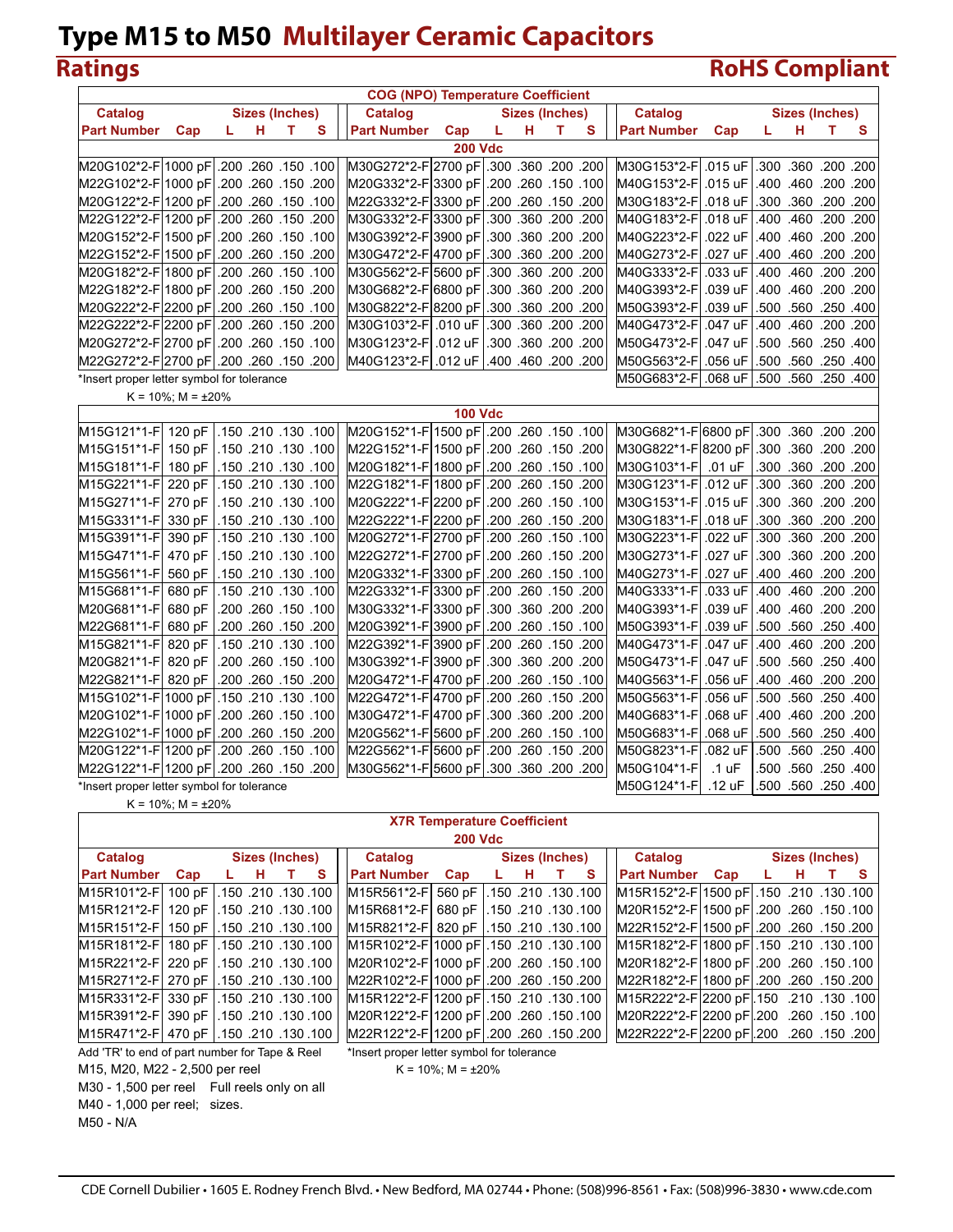# **Type M15 to M50 Multilayer Ceramic Capacitors Ratings RoHS Compliant**

|                                                   |                             |        |                                       |                            | <b>X7R Temperature Coefficient</b><br>200 Vdc |   |   |                                       |                                                             |                             |                                       |   |   |
|---------------------------------------------------|-----------------------------|--------|---------------------------------------|----------------------------|-----------------------------------------------|---|---|---------------------------------------|-------------------------------------------------------------|-----------------------------|---------------------------------------|---|---|
| <b>Catalog</b>                                    |                             |        | <b>Sizes (Inches)</b>                 | <b>Catalog</b>             |                                               |   |   | <b>Sizes (Inches)</b>                 | <b>Catalog</b>                                              |                             | <b>Sizes (Inches)</b>                 |   |   |
| <b>Part Number</b>                                | Cap                         | н<br>L | т<br>S                                | <b>Part Number</b>         | Cap                                           | L | н | S<br>т                                | <b>Part Number</b>                                          | Cap                         | L<br>н                                | т | s |
| M20R272*2-F                                       |                             |        | 2700 pF 200 .260 .150 .100            | M22R103*2-F                |                                               |   |   | .010 uF 200 .260 .150 .200            | M30R473*2-F                                                 |                             | .047 uF .300 .360 .200 .200           |   |   |
| M22R272*2-F                                       |                             |        | 200. 150. 260 260. 2700 pF 200        | M20R123*2-F                |                                               |   |   | .012 uF 200 .260 .150 .012            | M30R563*2-F                                                 |                             | .056 uF 300 .360 .200 .200            |   |   |
| M20R332*2-F                                       |                             |        | 100. 150. 260 260. 3300 pF 200        | M22R123*2-F                |                                               |   |   | .012 uF .200 .260 .150 .200           | M30R683*2-F                                                 |                             | .068 uF .300 .360 .200 .200           |   |   |
| M22R332*2-F                                       |                             |        | 3300 pF 200 .260 .150 .200            | M20R153*2-F                |                                               |   |   | .015 uF 200 .260 .150 .015            | M30R823*2-F                                                 |                             | .082 uF .300 .360 .200 .200           |   |   |
| M20R392*2-F                                       |                             |        | 100. 150. 260 260. 3900 pF 200.       | M22R153*2-F                |                                               |   |   | .015 uF .200 .260 .150 .200           | M40R823*2-F                                                 |                             | .082 uF .400 .460 .200 .200           |   |   |
| M22R392*2-F                                       |                             |        | 200. 150. 260 260 PF 200.             | M30R153*2-F                |                                               |   |   | .015 uF 300 .360 .200 .200            | M30R104*2-F                                                 | .10 uF                      | .300 .360 .200 .200                   |   |   |
| M20R472*2-F                                       |                             |        | 4700 pF 200 .260 .150 .100            | M20R183*2-F                | .018 uF                                       |   |   | .200.260.150.100                      | M40R104*2-F                                                 | .10 uF                      | .400, 200. 460. 400.                  |   |   |
| M22R472*2-F                                       |                             |        | 4700 pF 200 .260 .150 .200            | M22R183*2-F                |                                               |   |   | .018 uF .200 .260 .150 .200           | M40R124*2-F                                                 | .12 uF                      | .400, 200. 460. 400.                  |   |   |
| M20R562*2-F                                       |                             |        | 5600 pF 200 .260 .150 .100            | M30R183*2-F                | .018 uF                                       |   |   | .300.360.200.200                      | M40R154*2-F                                                 | .15 uF                      | .400 .460 .200 .200                   |   |   |
| M22R562*2-F                                       |                             |        | 200. 150. 260 260 5600 5600           | M20R223*2-F                | .022 uF                                       |   |   | .200.150.100                          | M40R184*2-F                                                 | .18 uF                      | .400 .460 .200 .200                   |   |   |
| M20R682*2-F                                       |                             |        | 100. 150. 260 260 6800 680            | M22R223*2-F                | .022 uF                                       |   |   | .200 .260 .150 .200                   | M40R224*2-F                                                 | .22 uF                      | .400 .460 .200 .200                   |   |   |
| M22R682*2-F                                       |                             |        | 200. 150. 260 260 6800 6800           | M30R223*2-F                | .022 uF                                       |   |   | .300.360.200.200                      | M50R224*2-F                                                 | .22 uF                      | .500 .560 .250 .400                   |   |   |
| M20R822*2-F                                       |                             |        | 8200 pF 200 .260 .150 .100            | M30R273*2-F                | .027 uF                                       |   |   | .300 .360 .200 .200                   | M40R274*2-F                                                 | .27 uF                      | .400 .460 .200 .200                   |   |   |
| M22R822*2-F                                       |                             |        | 8200 pF 200 .260 .150 .200            | M30R333*2-F                |                                               |   |   | .033 uF .300 .360 .200 .200           | M50R274*2-F                                                 | .27 uF                      | .500 .560 .250 .400                   |   |   |
| M20R103*2-F                                       |                             |        | .010 uF 200 .260 .150 .010            | M30R393*2-F                |                                               |   |   | .039 uF .300 .360 .200 .200           | M50R334*2-F                                                 | .33 uF                      | .500 .560 .250 .400                   |   |   |
| *Insert proper letter symbol for tolerance        |                             |        |                                       |                            |                                               |   |   |                                       | M50R394*2-F                                                 | .39 uF                      | .500 .560 .250 .400                   |   |   |
|                                                   | $K = 10\%$ ; M = $\pm 20\%$ |        |                                       |                            |                                               |   |   |                                       | M50R474*2-F                                                 |                             | .47 uF   500 .560 .250 .400           |   |   |
|                                                   |                             |        |                                       |                            | <b>100 Vdc X7R</b>                            |   |   |                                       |                                                             |                             |                                       |   |   |
| Catalog                                           |                             |        | Sizes (Inches)                        | <b>Catalog</b>             |                                               |   |   | <b>Sizes (Inches)</b>                 | Catalog                                                     |                             | <b>Sizes (Inches)</b>                 |   |   |
| <b>Part Number</b>                                | Cap                         | L<br>н | т<br>S                                | <b>Part Number</b>         | Cap                                           | L | н | S<br>т                                | <b>Part Number</b>                                          | Cap                         | L<br>н                                | т | s |
| M15R821*1-F                                       |                             |        | 820 pF .150 .210 .130 .100            | M20R123*1-F                | .012 uF                                       |   |   | .200 .260 .150 .100                   | M20R104*1-F                                                 | .10 uF                      | .200.051.00                           |   |   |
| M15R102*1-F                                       |                             |        | 1000 pF .150 .210 .130 .100           | M22R123*1-F                | .012 uF                                       |   |   | .200, 150, 260. 200                   | M22R104*1-F                                                 | .10 uF                      | .200, 150, 260. 200                   |   |   |
| M15R122*1-F                                       |                             |        | 100. 130. 210 PF .150. 210. 100       | M20R153*1-F                | .015 uF                                       |   |   | .200 .260 .150 .100                   | M30R104*1-F                                                 | .10 uF                      | .300 .360 .200 .200                   |   |   |
| M15R152*1-F                                       |                             |        | 1500 pF .150 .210 .130 .100           | M22R153*1-F                | .015 uF                                       |   |   | .200.051.082.00                       | M30R124*1-F                                                 | .12 uF                      | .300 .360 .200 .200                   |   |   |
| M15R182*1-F                                       |                             |        | 100. 130. 210 210. 160 160            | M20R183*1-F                | .018 uF                                       |   |   | .200 .260 .150 .100                   | M30R154*1-F                                                 | .15 uF                      | .300 .360 .200 .200                   |   |   |
| M15R222*1-F                                       |                             |        | 2200 pF .150 .210 .130 .100           | M22R183*1-F                | .018 uF                                       |   |   | .200 .260 .150 .200                   | M30R184*1-F                                                 | .18 uF                      | .300 .360 .200 .200                   |   |   |
| M15R272*1-F                                       |                             |        | 100. 130. 210 .130 PF   150.          | M20R223*1-F                | .022 uF                                       |   |   | .200 .150 .100                        | M30R224*1-F                                                 | .22 uF                      | .300 .360 .200 .200                   |   |   |
| M15R332*1-F                                       |                             |        | 3300 pF .150 .210 .130 .100           | M22R223*1-F                | .022 uF                                       |   |   | .200. 150. 200. 200                   | M30R274*1-F                                                 | .27 uF                      | .300 .360 .200 .200                   |   |   |
| M15R392*1-F                                       |                             |        | 100. 130. 210 210. 3900 pF .150       | M20R273*1-F                | .027 uF                                       |   |   | .200 .260 .150 .100                   | M30R334*1-F                                                 | .33 uF                      | .300 .360 .200 .200                   |   |   |
| M15R472*1-F                                       |                             |        | 4700 pF .150 .210 .130 .100           | M22R273*1-F                | .027 uF                                       |   |   | .200 .260 .150 .200                   | M40R334*1-F                                                 | .33 uF                      | .400 .460 .200 .200                   |   |   |
| M20R472*1-F                                       |                             |        | 4700 pF .200 .260 .150 .100           | M20R333*1-F                | .033 uF                                       |   |   | .200 .150 .100                        | M30R394*1-F                                                 | .39 uF                      | .300 .360 .200 .200                   |   |   |
| M22R472*1-F                                       |                             |        | 4700 pF .200 .260 .150 .200           | M22R333*1-F                | .033 uF                                       |   |   | .200. 150. 200. 200                   | M40R394*1-F                                                 | .39 uF                      | .400 .460 .200 .200                   |   |   |
| M15R562*1-F                                       |                             |        | 5600 pF .150 .210 .130 .100           | M20R393*1-F                | .039 uF                                       |   |   | .200 .260 .150 .100                   | M30R474*1-F                                                 | .47 uF                      | .300 .360 .200 .200                   |   |   |
| M20R562*1-F                                       |                             |        | 100. 150. 260. 260. 5600 pF.          | M22R393*1-F                | .039 uF                                       |   |   | .200 .260 .150 .200                   | M40R474*1-F                                                 | .47 uF                      | .400 .460 .200 .200                   |   |   |
| M22R562*1-F                                       |                             |        | 200. 150. 260 .260 .500 5600 pF .200  | M20R473*1-F                | .047 uF                                       |   |   | .200 .260 .150 .100                   | M40R564*1-F                                                 |                             | .56 uF   400 .460 .200 .200           |   |   |
| M15R682*1-F                                       |                             |        | 001. 130. 210. 210 6800 PF .150       | M22R473*1-F                |                                               |   |   | .047 uF .200 .260 .150 .200           | M40R684*1-F                                                 |                             | 200. 200. 460 460. 68 JF  .400.       |   |   |
| M20R682*1-F                                       |                             |        | 001. 150. 260. 260 PF .200            | M20R563*1-F                |                                               |   |   | .056 uF .200 .260 .150 .100           | M50R684*1-F                                                 |                             | .68 uF   .500 .560 .250 .400          |   |   |
| M22R682*1-F                                       |                             |        | 002. 150. 260. 260 PF .200            | M22R563*1-F                |                                               |   |   | .056 uF .200 .260 .150 .200           | M40R824*1-F                                                 |                             | .82 uF   .400 .460 .200 .200          |   |   |
| M15R822*1-F                                       |                             |        | 8200 pF .150 .210 .130 .100           | M20R683*1-F                |                                               |   |   | .068 uF .200 .260 .150 .100           | M50R824*1-F                                                 | .82 uF                      | .500 .560 .250 .400                   |   |   |
| M20R822*1-F                                       |                             |        | 8200 pF .200 .260 .150 .100           | M22R683*1-F                |                                               |   |   | .068 uF .200 .260 .150 .200           | M40R105*1-F                                                 | $1.0 \text{ uF}$            | .400.460.200.200                      |   |   |
| M22R822*1-F                                       |                             |        | 200. 150. 260 .260 PF 300             | M30R683*1-F                |                                               |   |   | .068 uF 300 .360 .200 .200            | M50R105*1-F                                                 |                             | 1.0 uF   .500 .560 .250 .400          |   |   |
| M15R103*1-F                                       |                             |        | .010 uF .150 .210 .130 .100           | M20R823*1-F                |                                               |   |   | .082 uF .200 .260 .150 .100           | M50R125*1-F                                                 |                             | 1.2 uF .500 .560 .250 .400            |   |   |
| M20R103*1-F                                       |                             |        | .010 uF .200 .260 .150 .100           | M22R823*1-F                |                                               |   |   | .082 uF .200 .260 .150 .200           | *Insert proper letter symbol for tolerance                  |                             |                                       |   |   |
| M22R103*1-F                                       |                             |        | .010 uF .200 .260 .150 .200           | M30R823*1-F                |                                               |   |   | .082 uF .300 .360 .200 .200           |                                                             | $K = 10\%$ ; M = $\pm 20\%$ |                                       |   |   |
|                                                   |                             |        |                                       |                            | <b>50 Vdc X7R</b>                             |   |   |                                       |                                                             |                             |                                       |   |   |
| <b>Catalog</b>                                    |                             |        | <b>Sizes (Inches)</b>                 | <b>Catalog</b>             |                                               |   |   | <b>Sizes (Inches)</b>                 | <b>Catalog</b>                                              |                             | <b>Sizes (Inches)</b>                 |   |   |
| <b>Part Number</b>                                | Cap                         | н<br>L | т<br>S<br>3300 pF .150 .210 .130 .100 | <b>Part Number</b>         | Cap                                           | L | н | т<br>S<br>6800 pF .150 .210 .130 .100 | <b>Part Number</b>                                          | Cap                         | н<br>L<br>.012 uF .200 .260 .150 .100 | т | s |
| M15R332*5-F                                       |                             |        | 3900 pF .150 .210 .130 .100           | M15R682*5-F                |                                               |   |   | 8200 pF .150 .210 .130 .100           | M20R123*5-F  <br> M22R123*5-F   012 uF   200 .260 .150 .200 |                             |                                       |   |   |
| M15R392*5-F                                       |                             |        | 4700 pF .150 .210 .130 .100           | M15R822*5-F                |                                               |   |   | .010 uF .150 .210 .130 .100           | 100. 130. 210 210. M15R153*5-F   015 uF .150                |                             |                                       |   |   |
| M15R472*5-F<br>M15R562*5-F                        |                             |        | 5600 pF .150 .210 .130 .100           | M15R103*5-F<br>M15R123*5-F |                                               |   |   | .012 uF .150 .210 .130 .100           | M20R153*5-F   015 uF  200 .260 .150 .100                    |                             |                                       |   |   |
| Add 'TR' to end of part number for Tape & Reel    |                             |        |                                       |                            |                                               |   |   |                                       | *Insert proper letter symbol for tolerance                  |                             |                                       |   |   |
| M15, M20, M22 - 2,500 per reel                    |                             |        |                                       |                            |                                               |   |   |                                       |                                                             | $K = 10\%$ ; M = $\pm 20\%$ |                                       |   |   |
| M30 - 1,500 per reel Full reels only on all sizes |                             |        |                                       |                            |                                               |   |   |                                       |                                                             |                             |                                       |   |   |
| M40 - 1,000 per reel                              |                             |        |                                       |                            |                                               |   |   |                                       |                                                             |                             |                                       |   |   |
| M50 - N/A                                         |                             |        |                                       |                            |                                               |   |   |                                       |                                                             |                             |                                       |   |   |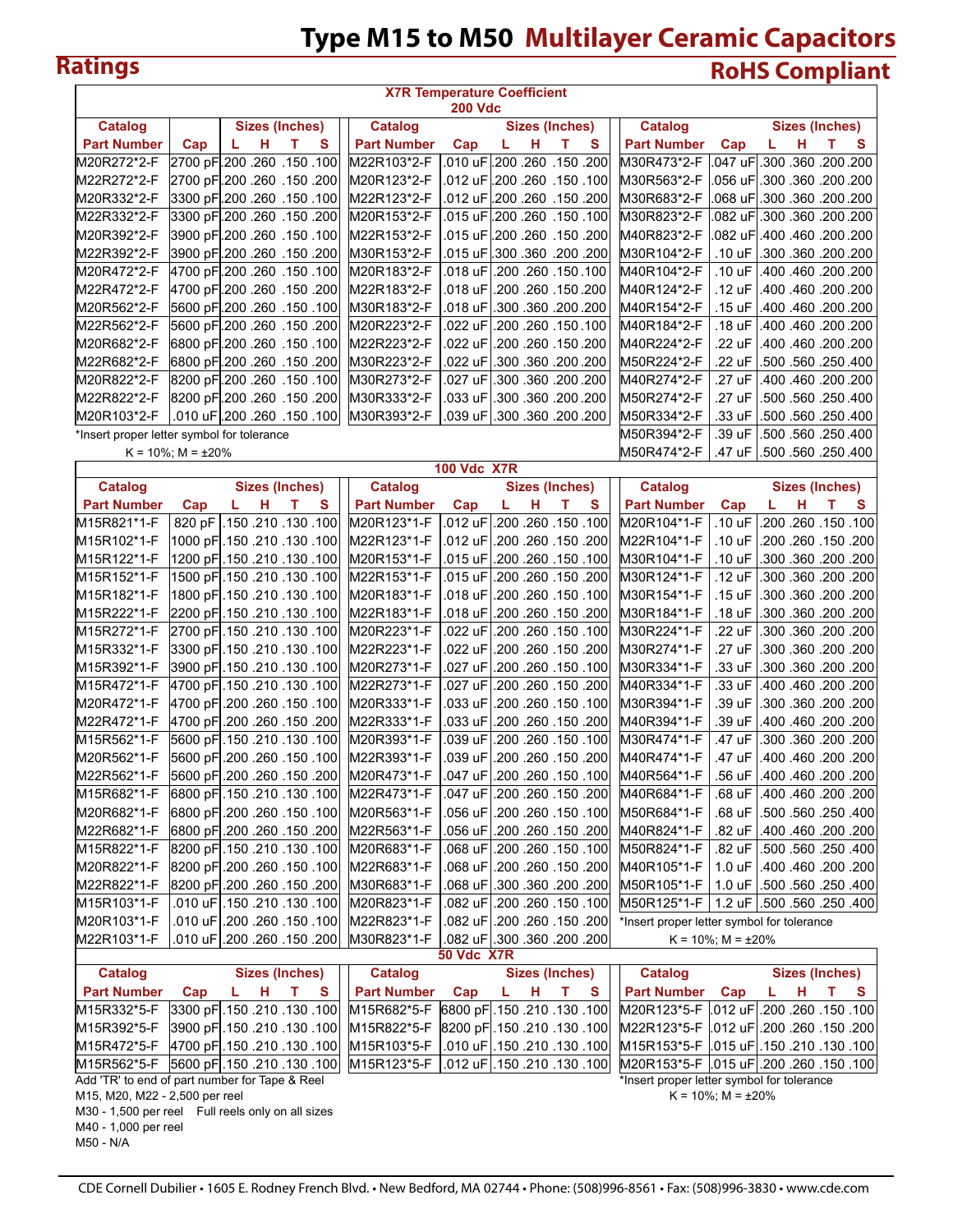$\overline{\phantom{a}}$ 

## **Ratings RoHS Compliant**

|                     | <b>X7R Temperature Coefficient</b><br><b>50 Vdc X7R</b> |      |          |                       |                      |                                |          |  |   |                     |                      |                                            |                       |  |   |                    |          |
|---------------------|---------------------------------------------------------|------|----------|-----------------------|----------------------|--------------------------------|----------|--|---|---------------------|----------------------|--------------------------------------------|-----------------------|--|---|--------------------|----------|
|                     |                                                         |      |          |                       |                      |                                |          |  |   |                     |                      |                                            |                       |  |   |                    |          |
| Catalog             |                                                         |      |          | <b>Sizes (Inches)</b> |                      | Catalog                        |          |  |   | Sizes (Inches)      |                      | Catalog                                    |                       |  |   | Sizes (Inches)     |          |
| <b>Part Number</b>  | Cap                                                     |      | н        | т                     | s                    | <b>Part Number</b>             | Cap      |  | н | т                   | S                    | <b>Part Number</b>                         | Cap                   |  | н | т                  | <b>S</b> |
| M22R153*5-Fl.015 uF |                                                         | .200 | .260     | .150                  | .200                 | M20R683*5-F                    | .068 uFl |  |   |                     | .200 .260 .150 .100  | M22R274*5-F                                | .27 uF                |  |   | .200.260.150       | .200     |
| M15R183*5-F .018 uF |                                                         |      |          |                       | .100 .130 .130 .100  | M22R683*5-F                    | .068 uFl |  |   |                     | .200. 150. 200. 200. | M30R274*5-F                                | .27 uF                |  |   | .300.360.200.200   |          |
| M20R183*5-F .018 uF |                                                         |      |          |                       | .200. 150. 260. 200. | M20R823*5-F                    | .082 uF  |  |   |                     | .200 .260 .150 .100  | M30R334*5-F                                | .33 uF                |  |   | .300.360.200.200   |          |
| M22R183*5-Fl.018 uF |                                                         |      |          | .200.260.150          | .200                 | M22R823*5-F                    | .082 uFl |  |   |                     | 200. 150. 260. 200.  | M30R394*5-F                                | .39 uF                |  |   | .300.360.200.200   |          |
| M15R223*5-Fl.022 uF |                                                         |      |          |                       | .100, 130, 210, 150. | M20R104*5-F                    | .10 uF   |  |   |                     | .200 .260 .150 .100  | M30R474*5-F                                | .47 uF                |  |   | .300.360.200.200   |          |
| M20R223*5-F .022 uF |                                                         |      |          |                       | .200. 150. 260. 200. | M22R104*5-F                    | .10 uF   |  |   |                     | .200. 150. 200. 200. | M30R564*5-F                                | .56 uF                |  |   | .300.360.200.200   |          |
| M22R223*5-F .022 uF |                                                         |      |          | .200.260.150          | .200                 | M20R124*5-F                    | .12 uF   |  |   | .200 .260 .150 .100 |                      | M30R684*5-F                                | .68 uF                |  |   | .300.360 .200 .200 |          |
| M15R273*5-Fl.027 uF |                                                         |      |          |                       | .100 .130 .100       | M22R124*5-F                    | .12 uF   |  |   |                     | 200. 150. 260. 200.  | M30R824*5-F                                | .82 uF                |  |   | .300 200. 360 300. |          |
| M20R273*5-F .027 uF |                                                         |      |          |                       |                      | .200.260 .150 .100 M20R154*5-F | .15 uF   |  |   |                     | .200 .260 .150 .100  | M30R105*5-F                                | $1.0 \text{ uF}$      |  |   | .300.360.200.200   |          |
| M22R273*5-Fl.027 uF |                                                         |      |          | .200.260.150          | .200                 | M22R154*5-F                    | .15 uF   |  |   |                     | .200 .260 .150 .200. | M40R105*5-F                                | $1.0 \text{ uF}$      |  |   | .400.460.200.200   |          |
| M15R333*5-F .033 uF |                                                         |      |          |                       | .100 .130 .100       | M30R154*5-F                    | .15 uF   |  |   |                     | .300 .360 .200 .200  | M40R125*5-F   1.2 uF                       |                       |  |   | .400.460.200.200   |          |
| M20R333*5-F .033 uF |                                                         |      |          |                       | .200. 150. 260. 200. | M20R184*5-F                    | .18 uF   |  |   |                     | .200 .260 .150 .100  | M40R155*5-F   1.5 uF                       |                       |  |   | .400.460.200.200   |          |
| M22R333*5-F         | .033 uF                                                 |      | .200.260 | .150                  | .200                 | M22R184*5-F                    | .18 uF   |  |   |                     | 200. 150. 260. 200.  | M40R185*5-F                                | 1.8 uF                |  |   | .400 .460 .200     | .200     |
| M20R393*5-F .039 uF |                                                         | .200 |          |                       | .260, 150, 260       | M30R184*5-F                    | .18 uF   |  |   |                     | .300 .360 .200 .200  | M40R225*5-F 2.2 uF                         |                       |  |   | .400.460.200.200   |          |
| M22R393*5-F .039 uF |                                                         |      |          | .200.260.150          | .200                 | M20R224*5-F                    | .22 uF   |  |   |                     | 100. 150. 260. 200.  | M50R225*5-F 2.2 uF                         |                       |  |   | .500.560.250.400   |          |
| M20R473*5-Fl.047 uF |                                                         |      |          | .200 .260 .150        | .100                 | M22R224*5-F                    | .22 uF   |  |   | .200 .260 .150 .200 |                      | M50R275*5-F 2.7 uF                         |                       |  |   | .500.560.250.400   |          |
| M22R473*5-Fl        | .047 uF                                                 |      |          | .200 .260 .150        | .200                 | M30R224*5-F                    | .22 uF   |  |   |                     | 200. 200. 360. 300.  | M50R335*5-F 3.3 uF                         |                       |  |   | .500.560.250.400   |          |
| M20R563*5-F .056 uF |                                                         |      |          |                       |                      | .200.260.150.100 M20R274*5-F   | .27 uF   |  |   |                     | .200 .260 .150 .100  | M50R395*5-F 3.9 uF                         |                       |  |   | .500.560.250.400   |          |
| M22R563*5-F .056 uF |                                                         |      |          | .200.260.150          | .200                 |                                |          |  |   |                     |                      | *Insert proper letter symbol for tolerance |                       |  |   |                    |          |
|                     |                                                         |      |          |                       |                      |                                |          |  |   |                     |                      |                                            | $K = 10\%$ ; M = ±20% |  |   |                    |          |

|                                                  | <b>Z5U Temperature Coefficient</b> |   |   |                       |                      |                    |                               |  |   |                      |   |                                            |                       |  |   |                       |   |
|--------------------------------------------------|------------------------------------|---|---|-----------------------|----------------------|--------------------|-------------------------------|--|---|----------------------|---|--------------------------------------------|-----------------------|--|---|-----------------------|---|
|                                                  |                                    |   |   |                       |                      |                    | <b>100 Vdc</b>                |  |   |                      |   |                                            |                       |  |   |                       |   |
| <b>Catalog</b>                                   |                                    |   |   | <b>Sizes (Inches)</b> |                      | <b>Catalog</b>     |                               |  |   | Sizes (Inches)       |   | <b>Catalog</b>                             |                       |  |   | <b>Sizes (Inches)</b> |   |
| <b>Part Number</b>                               | Cap                                | L | н | т                     | S                    | <b>Part Number</b> | Cap                           |  | н |                      | S | <b>Part Number</b>                         | Cap                   |  | н |                       | S |
| 100. 130. 210. 210. 150 M15U102*1-F 1000 pF      |                                    |   |   |                       |                      | M20U223*1-F        | .022 uF                       |  |   | .200.051.00          |   | M22U154*1-F                                | .15 uF                |  |   | .200 .260 .150 .200   |   |
| 100. 130. 210. 210. 150. M15U122*1-F 1200 pF     |                                    |   |   |                       |                      | M22U223*1-F        | .022 uFl                      |  |   | .200. 150. 200. 200  |   | M30U154*1-F                                | .15 uF                |  |   | .300.360.200.200      |   |
| 100. 130. 210. 210. 150. M15U152*1-F 1500 pF     |                                    |   |   |                       |                      | M20U273*1-F        | .027 uF                       |  |   | .200 .260 .150 .100  |   | M30U184*1-F                                | .18 uF                |  |   | .300.360.200.200      |   |
| 100. 130. 210. 210. 150. 150 M15U182*1-F 1800 pF |                                    |   |   |                       |                      | M22U273*1-F        | .027 uF                       |  |   | .200. 150. 260. 200  |   | M30U224*1-F                                | .22 uF                |  |   | .300.360.200.200      |   |
| 100. 130. 210. 210. 150. M15U222*1-F 2200 pF     |                                    |   |   |                       |                      | M20U333*1-F        | .033 uFl                      |  |   | .200. 150. 260. 200. |   | M30U274*1-F                                | .27 uF                |  |   | .300 .360 .200 .200   |   |
| [100. 130. 210. 150. 150. M15U272*1-F 2700 pF    |                                    |   |   |                       |                      | M22U333*1-F        | 200. 150. 260. 260. 033 uF .  |  |   |                      |   | M30U334*1-F                                | .33 uF                |  |   | .300.360.200.200      |   |
| 100. 130. 210. 210. 150. M15U332*1-F 3300 pF     |                                    |   |   |                       |                      | M20U393*1-F        | .039 uFl                      |  |   | .200, 150, 260. 200. |   | M40U334*1-F                                | .33 uF                |  |   | .400.460.200.200      |   |
| 100. 130. 210. 210. 150. M15U392*1-F 3900 pF     |                                    |   |   |                       |                      | M22U393*1-F        | .039 uFl                      |  |   | .200, 150, 260. 200. |   | M30U394*1-F                                | .39 uF                |  |   | .300 .360 .200 .200   |   |
| M15U472*1-F4700 pF .150 .210 .130 .00            |                                    |   |   |                       |                      | M20U473*1-F        | ∣100. 150. 260. 260. PuFl.    |  |   |                      |   | M40U394*1-F                                | .39 uF                |  |   | .400.460.200.200      |   |
| 100. 130. 210. 210. 150. M15U562*1-F 5600 pF     |                                    |   |   |                       |                      | M22U473*1-F        | .047 uF                       |  |   | .200, 150, 260. 200  |   | M30U474*1-F                                | .47 uF                |  |   | .300.360.200.200      |   |
| 100. 130. 210. 210. 150. M15U682*1-F 6800 uF     |                                    |   |   |                       |                      | M20U563*1-F        | .056 uFl                      |  |   | .200 .260 .150 .100  |   | M40U474*1-F                                | .47 uF                |  |   | .400.460.200.200      |   |
| M15U822*1-F8200 pF .150 .210 .130 .00            |                                    |   |   |                       |                      | M22U563*1-F        | 200. 150. 260. 260. 056 uF .  |  |   |                      |   | M40U564*1-F                                | .56 uF                |  |   | .400.460.200.200      |   |
| 100. 130. 210. 210. 010 Uf  150. M15U103*1-F     |                                    |   |   |                       |                      | M20U683*1-F        | .068 uF                       |  |   | .200, 150, 260. 200. |   | M40U684*1-F                                | .68 uF                |  |   | .400 .460 .200 .200   |   |
| M20U103*1-F .010 uF                              |                                    |   |   |                       | .200, 150, 260, 200. | M22U683*1-F        | .068 uFl                      |  |   | .200, 150, 260. 200. |   | M40U824*1-F                                | .82 uF                |  |   | .400.460.200.200      |   |
| M22U103*1-Fl.010 uFl                             |                                    |   |   |                       | .200. 150. 260. 200. | M20U823*1-F        | 100l. 150. 260. 260. PH. 200. |  |   |                      |   | M40U105*1-F                                | $1.0 \text{ uF}$      |  |   | .400 .460 .200 .200   |   |
| M15U123*1-FI                                     | .012 uFl                           |   |   | .150.210.130          | .100                 | M22U823*1-F        | .082 uF                       |  |   | .200, 150, 260. 200. |   | M50U105*1-F                                | $1.0 \text{ uF}$      |  |   | .500.560 .250 .400    |   |
| M20U123*1-Fl.012 uFl                             |                                    |   |   |                       | .200, 150, 260. 200. | M20U104*1-F        | .10 uF                        |  |   | .200, 150, 260. 200. |   | M40U125*1-F   1.2 uF                       |                       |  |   | .400.460.200.200      |   |
| M22U123*1-F .012 uF                              |                                    |   |   |                       | .200. 150. 260. 200. | M22U104*1-F        | .10 uF                        |  |   | .200. 150. 260. 200. |   | M50U125*1-F   1.2 uF                       |                       |  |   | .500.560.250.400      |   |
| M15U153*1-Fl                                     | .015 uF                            |   |   | .100 .130 .150 .150   |                      | M30U104*1-F        | .10 uF                        |  |   | .300.360.200.200     |   | M40U155*1-F   1.5 uF                       |                       |  |   | .400.460.200.200      |   |
| M20U153*1-Fl.015 uFl                             |                                    |   |   | .200, 150, 260. 200.  |                      | M20U124*1-F        | .12 uF                        |  |   | 100. 150. 260. 200.  |   | M50U155*1-F   1.5 uF                       |                       |  |   | .500.560 .250 .400    |   |
| M22U153*1-FI                                     | .015 uF                            |   |   |                       | .200. 150. 200. 200. | M22U124*1-F        | .12 uF                        |  |   | .200. 150. 200. 200. |   | M50U185*1-F   1.8 uF                       |                       |  |   | .500.560.250.400      |   |
| M15U183*1-F                                      | $.018$ uF                          |   |   | .100 .130 .150 .150   |                      | M30U124*1-F        | .12 uF                        |  |   | .300 .360 .200 .200  |   | M50U225*1-F 2.2 uF                         |                       |  |   | .500.560.250.400      |   |
| M20U183*1-FI                                     | ∣.018 uFl                          |   |   |                       | .200, 150, 260, 200. | M20U154*1-F        | .15 uF                        |  |   | ا100. 150. 260. 200. |   | *Insert proper letter symbol for tolerance |                       |  |   |                       |   |
| M22U183*1-F .018 uF                              |                                    |   |   | .200. 150. 260. 200.  |                      |                    |                               |  |   |                      |   |                                            | $K = 10\%$ ; M = ±20% |  |   |                       |   |

Add 'TR' to end of part number for Tape & Reel

M15, M20, M22 - 2,500 per reel

M30 - 1,500 per reel Full reels only on all

M40 - 1,000 per reel; sizes.

M50 - N/A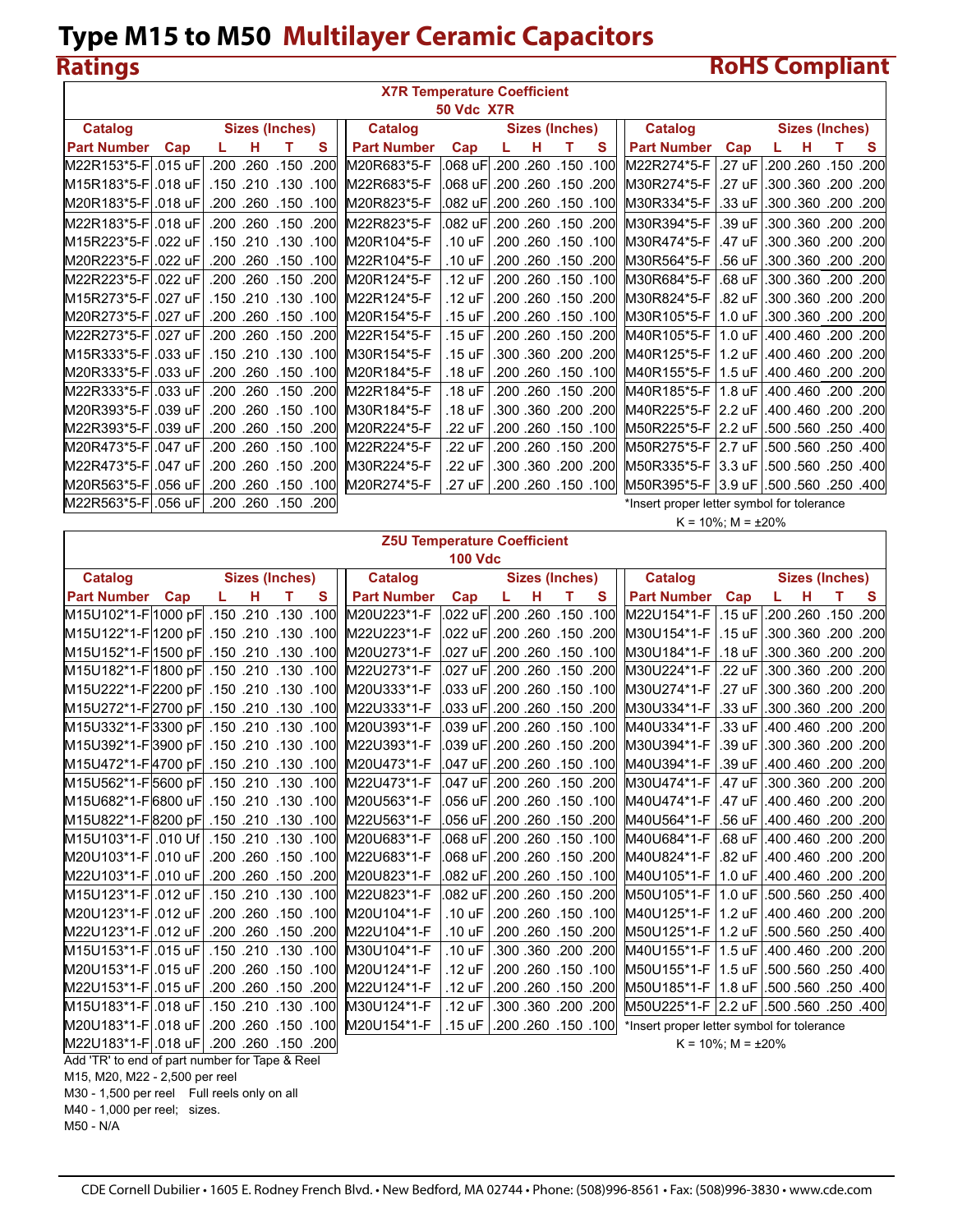## **Type M15 to M50 Multilayer Ceramic Capacitors Ratings RoHS Compliant**

|                                                | <b>Z5U Temperature Coefficient</b><br><b>50 Vdc</b>                                                                                                        |              |      |                      |      |                    |         |      |                     |                 |   |                                             |        |                     |                      |  |
|------------------------------------------------|------------------------------------------------------------------------------------------------------------------------------------------------------------|--------------|------|----------------------|------|--------------------|---------|------|---------------------|-----------------|---|---------------------------------------------|--------|---------------------|----------------------|--|
|                                                | Catalog<br><b>Sizes (Inches)</b><br><b>Catalog</b><br><b>Catalog</b><br><b>Sizes (Inches)</b><br><b>Sizes (Inches)</b><br>н<br>т<br>т<br>L<br>т<br>S.<br>L |              |      |                      |      |                    |         |      |                     |                 |   |                                             |        |                     |                      |  |
|                                                |                                                                                                                                                            |              |      |                      |      |                    |         |      |                     |                 |   |                                             |        |                     |                      |  |
| <b>Part Number</b>                             | Cap                                                                                                                                                        |              |      |                      | s    | <b>Part Number</b> | Cap     |      | н                   |                 | s | <b>Part Number</b>                          | Cap    |                     | н                    |  |
| M15U472*5-F                                    | 4700 pF                                                                                                                                                    | .150         | .210 | .130                 | .100 | M15U683*5-F        | .068 uF | .150 |                     | .210, 130, 100  |   | M20U474*5-F                                 | .47 uF |                     | .200.260.150.100     |  |
| M15U562*5-F                                    | 5600 pF                                                                                                                                                    |              |      | .100 130. 210 150. 1 |      | M20U683*5-F        | .068 uF | .200 |                     | .260, 150, 260  |   | M22U474*5-F                                 | .47 uF |                     | .200, 150, 200. 200  |  |
| M15U682*5-F                                    | 6800 pF                                                                                                                                                    |              |      | .150 .210 .130 .100  |      | M22U683*5-F        | .068 uF | .200 |                     | .260 .150 .200  |   | M30U474*5-F                                 | .47 uF |                     | .300.360.200.200     |  |
| M15U822*5-F                                    | 8200 pF                                                                                                                                                    | $\vert$ .150 |      | .210 .130 .100       |      | M20U823*5-F        | .082 uF | .200 |                     | .260, 150, 260  |   | M20U564*5-F                                 | .56 uF |                     | .200.260.150.100     |  |
| M15U103*5-F                                    | .010 uF                                                                                                                                                    |              |      | .100. 130. 210. 150. |      | M22U823*5-F        | .082 uF | .200 | .260, 150, 200      |                 |   | M22U564*5-F                                 | .56 uF |                     | .200, 150, 200. 200. |  |
| M15U123*5-F                                    | .012 uF                                                                                                                                                    | .150         | .210 | .130.100             |      | M15U104*5-F        | .10 uF  | .150 |                     | .210 .130 .100  |   | M30U564*5-F                                 | .56 uF |                     | .300.360.200.200     |  |
| M15U153*5-F                                    | .015 uF                                                                                                                                                    | .150         | .210 | .130.100             |      | M20U104*5-F        | .10 uF  | .200 |                     | .260, 150, 260  |   | M30U684*5-F                                 | .68 uF |                     | .300 .360 .200 .200  |  |
| M15U183*5-F                                    | .018 uF                                                                                                                                                    |              |      | .150 .210 .130 .100  |      | M22U104*5-F        | .10 uF  |      | .200, 150, 260. 200 |                 |   | M30U824*5-F                                 | .82 uF | .300 .360 .200 .200 |                      |  |
| M15U223*5-F                                    | .022 uF                                                                                                                                                    | .150         |      | .210 .130 .100       |      | M20U124*5-F        | .12 uF  | .200 | .260.150.100        |                 |   | M30U105*5-F   1.0 uF                        |        |                     | .300.360.200.200     |  |
| M15U273*5-F                                    | .027 uF                                                                                                                                                    | .150         | .210 | .130.100             |      | M22U124*5-F        | .12 uF  | .200 |                     | .260, 150, 200  |   | M30U125*5-F  1.2 uF                         |        |                     | .300 .360 .200 .200  |  |
| M20U273*5-F                                    | .027 uF                                                                                                                                                    | .200         | .260 | .150                 | .100 | M20U154*5-F        | .15 uF  | .200 |                     | .260, 150, 260. |   | 200. 200. 460 460. M40U125*5-F I1.2 uFI.400 |        |                     |                      |  |
| M22U273*5-F                                    | .027 uF                                                                                                                                                    | .200         | .260 | .150                 | .200 | M22U154*5-F        | .15 uF  | .200 |                     | .260, 150, 200  |   | M30U155*5-F   1.5 uF                        |        |                     | .300.360.200.200     |  |
| M15U333*5-F                                    | .033 uF                                                                                                                                                    | .150         | .210 | .130.100             |      | M20U184*5-F        | .18 uF  | .200 |                     | .260, 150, 260  |   |                                             |        |                     | .400 .460 .200 .200  |  |
| M20U333*5-F                                    | .033 uF                                                                                                                                                    | .200         | .260 | $.150$ $.100$        |      | M22U184*5-F        | .18 uF  | .200 |                     | .260, 150, 200  |   |                                             |        |                     | .300.360.200.200     |  |
| M22U333*5-F                                    | .033 uF                                                                                                                                                    | .200         | .260 | .150                 | .200 | M20U224*5-F        | .22 uF  | 200  |                     | .260.150.100    |   | 200. 200. 460 460. M40U185*5-F I1.8 uFI.400 |        |                     |                      |  |
| M15U393*5-F                                    | .039 uF                                                                                                                                                    | .150         | .210 | .130                 | .100 | M22U224*5-F        | .22 uF  | .200 |                     | .260.150.200    |   | M40U225*5-F 12.2 uFl                        |        |                     | .400 .460 .200 .200  |  |
| M20U393*5-F                                    | .039 uF                                                                                                                                                    | .200         | .260 | .150                 | .100 | M20U274*5-F        | .27 uF  | .200 |                     | .260, 150, 260. |   | 200. 200. 460 460. M40U275*5-F I2.7 uFI.400 |        |                     |                      |  |
| M22U393*5-F                                    | .039 uF                                                                                                                                                    | .200         |      | .260 .150 .200       |      | M22U274*5-F        | .27 uF  | .200 | .260 .150 .200      |                 |   | lM40U335*5-F  3.3 uF                        |        | .400 .460 .200 .200 |                      |  |
| M15U473*5-F                                    | .047 uF                                                                                                                                                    | .150         | .210 | .130                 | .100 | M30U274*5-F        | .27 uF  | .300 |                     | .360 .200 .200  |   | lM40U395*5-F  3.9 uF                        |        |                     | .400.460.200.200     |  |
| M20U473*5-F                                    | .047 uF                                                                                                                                                    | .200         | .260 | .150                 | .100 | M20U334*5-F        | .33 uF  | .200 |                     | .260 .150 .100  |   | lM50U395*5-F  3.9 uF                        |        |                     | .500 .560 .250 .400  |  |
| M22U473*5-F                                    | .047 uF                                                                                                                                                    | .200         | .260 | .150.200             |      | M22U334*5-F        | .33 uF  | .200 |                     | .260 .150 .200  |   | 200. 200. 460 460. M40U475*5-F  4.7 uFl.400 |        |                     |                      |  |
| M15U563*5-F                                    | .056 uF                                                                                                                                                    | .150         | .210 | .130                 | .100 | M30U334*5-F        | .33 uF  | 300  |                     | .360 .200 .200  |   | M50U475*5-F  4.7 uF                         |        |                     | .500 .560 .250 .400  |  |
| M20U563*5-F                                    | .056 uF                                                                                                                                                    | .200         | .260 | .150.100             |      | M20U394*5-F        | .39 uF  | 200  |                     | .260, 150, 260  |   | M50U565*5-F 5.6 uF                          |        |                     | .500 .560 .250 .400  |  |
| M22U563*5-F                                    | .056 uF                                                                                                                                                    | .200         |      | .260 .150 .200       |      | M22U394*5-F        | .39 uF  | .200 |                     | .260 .150 .200  |   | M50U685*5-F 16.8 uF1.500 .560 .250 .400     |        |                     |                      |  |
| Add 'TR' to end of part number for Tape & Reel |                                                                                                                                                            |              |      |                      |      | M30U394*5-F        | .39 uF  | 300  |                     | .360 .200 .200  |   | *Insert proper letter symbol for tolerance  |        |                     |                      |  |

M15, M20, M22 - 2,500 per reel **Alternative Controller Controller Controller Controller Controller Controller Controller Controller Controller Controller Controller Controller Controller Controller Controller Controller Co** 

M30 - 1,500 per reel Full reels only on all

M40 - 1,000 per reel; sizes.

M50 - N/A

## **Outline Drawing**





M30 Z5U 100 V 104 - 334 leads are formed to .200" M30 X7R 50 V 154-105 leads are formed to .200"